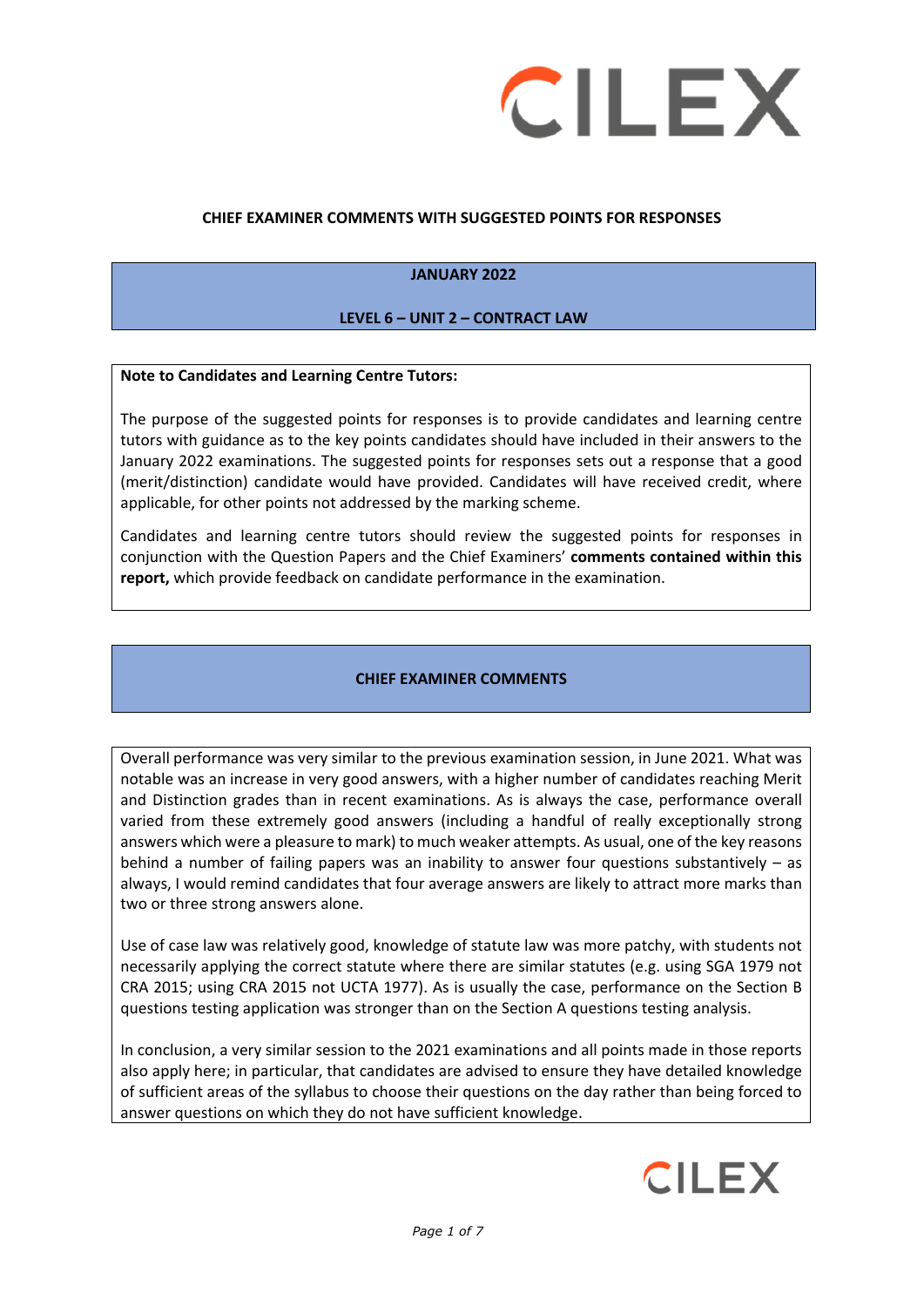# **CANDIDATE PERFORMANCE FOR EACH QUESTION**

#### **SECTION 1**

# **Question 1**

This question tested knowledge of remoteness of damages. This has historically been an unpopular area and is generally considered to be one of the most complex areas of contract law covered at this level. As a result, this question proved to be the least popular on the paper, with only 16% of candidates choosing to answer it.

# **Question 2**

This question focused on misrepresentation, another topic which has historically resulted in lower average marks. The combination of a "difficult" topic and the need to analyse rather than apply the law would explain why the mean was lower than for other questions (especially section B, where candidates tend to be a little stronger). I note that the two parts of the question led to almost exactly the same mean, suggesting that the weaker performance was probably caused by a general lack of detailed understanding of the area.

# **Question 3**

This question related to what is traditionally a very popular area, offer and acceptance, and so it was not surprising that it was the question answered by the highest number of candidates. Performance was very much in line with the paper as a whole. Usually, performance on offer and acceptance questions is notably strong, mainly because this is the first substantive topic candidates are taught and usually considered "easier" as a result. This was not particularly the case in this session, but this can be explained by the fact the question was asked in section A, when it is more often examined (and prepared for) as a section B problem scenario.

# **Question 4**

Consideration is a popular topic usually answered quite well, but candidates tend to prefer it as a section B question.

# **SECTION B**

# **Question 1**

This problem scenario tested knowledge and application of the law relating to privity. After highlighting problems with understanding in this area in numerous previous CE reports, there has been a general improvement in answers, in this area, in recent sessions. In fact, it was the most popular section B question.

# **Question 2**

This questioned was answered well. The question functioned as intended, with a slightly "harder" topic in part (a) being balanced out by a more straightforward application of the law in part (b) – this shows the difference between applying statute law (which candidates can see in their statute book in the exam) and case law (which must be memorised).

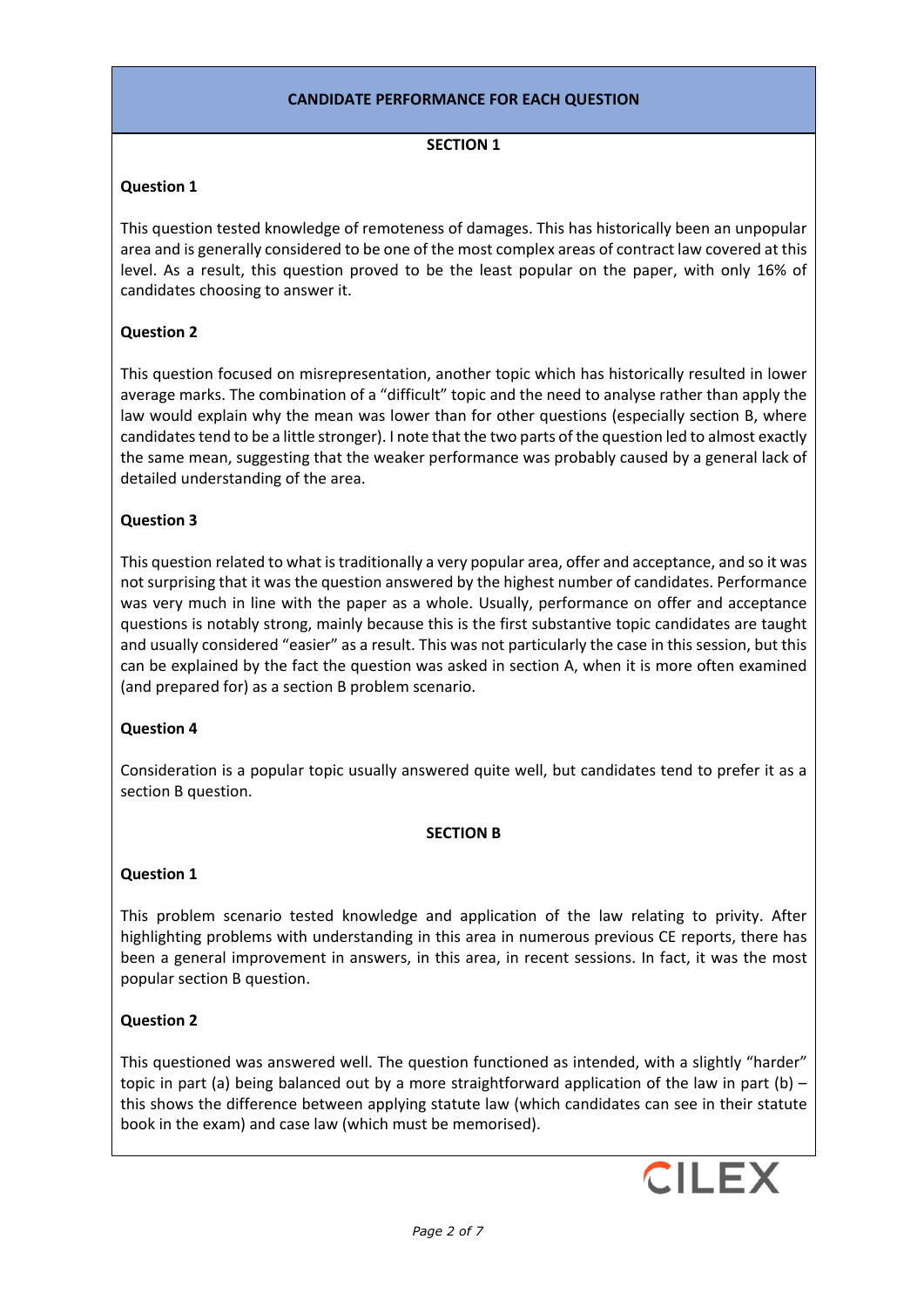#### **Question 3**

Discharge and breach of contract is usually studied very late in a contract course and is not usually looked on favourably by candidates. Had the question not also tested knowledge of intention to create legal relations, it would have been even more unpopular (it was already the second least answered question) and a notable amount of weaker answers only addressed the intention issue, ignoring the discharge and breach points.

#### **Question 4**

This was a well-answered two-part question which covered a relatively technical area of law. Exclusion clauses are essentially a distinct and separate topic than can either be studied or ignored, most candidates answering the question had likely prepared the topic specifically.

# **SUGGESTED POINTS FOR RESPONSE**

#### **LEVEL 6 – UNIT 2 – CONTRACT LAW**

#### **SECTION A**

| <b>Question</b><br><b>Number</b> | <b>Suggested Points for Responses</b>                                                                                                                                                                                                                                                                                                                                                                                                                                                                                                                                                                                                                                                                                                                                                                                                                                                                                                              | <b>Max</b><br><b>Marks</b> |
|----------------------------------|----------------------------------------------------------------------------------------------------------------------------------------------------------------------------------------------------------------------------------------------------------------------------------------------------------------------------------------------------------------------------------------------------------------------------------------------------------------------------------------------------------------------------------------------------------------------------------------------------------------------------------------------------------------------------------------------------------------------------------------------------------------------------------------------------------------------------------------------------------------------------------------------------------------------------------------------------|----------------------------|
| $\mathbf{1}$                     | Responses should include:<br>Explanation of damages as remedy in contract law.<br>Basic rule that damages must not be too remote from the<br>$\bullet$<br>breach.<br>"Traditional" approach from Hadley v Baxendale.<br>The first limb: usual course of things.<br>$\bullet$<br>The second limb: contemplation of both parties.<br>$\bullet$<br>Development of the law post-Hadley.<br>٠<br>Reasoned conclusion.<br>Responses could include:<br>Detailed discussion of the two-limbed test.<br>Detailed consideration of case law post-Hadley. Credit breadth<br>and/or depth. Candidates may discuss e.g. attempts to clarify<br>test, attempts to reframe or rephrase test, overlap with and/or<br>distinction from test in tort, exceptional approaches such as<br>"assumption of responsibility" etc.<br>Further relevant case law to support the above points.<br>$\bullet$<br>Arguments as to the future direction of the test.<br>$\bullet$ | 25                         |
|                                  | <b>Question 1 Total:</b>                                                                                                                                                                                                                                                                                                                                                                                                                                                                                                                                                                                                                                                                                                                                                                                                                                                                                                                           | 25 marks                   |
| 2(a)                             | Responses should include:<br>Explanation of doctrine of misrepresentation.<br>Need for an actionable misrepresentation.                                                                                                                                                                                                                                                                                                                                                                                                                                                                                                                                                                                                                                                                                                                                                                                                                            | 10                         |

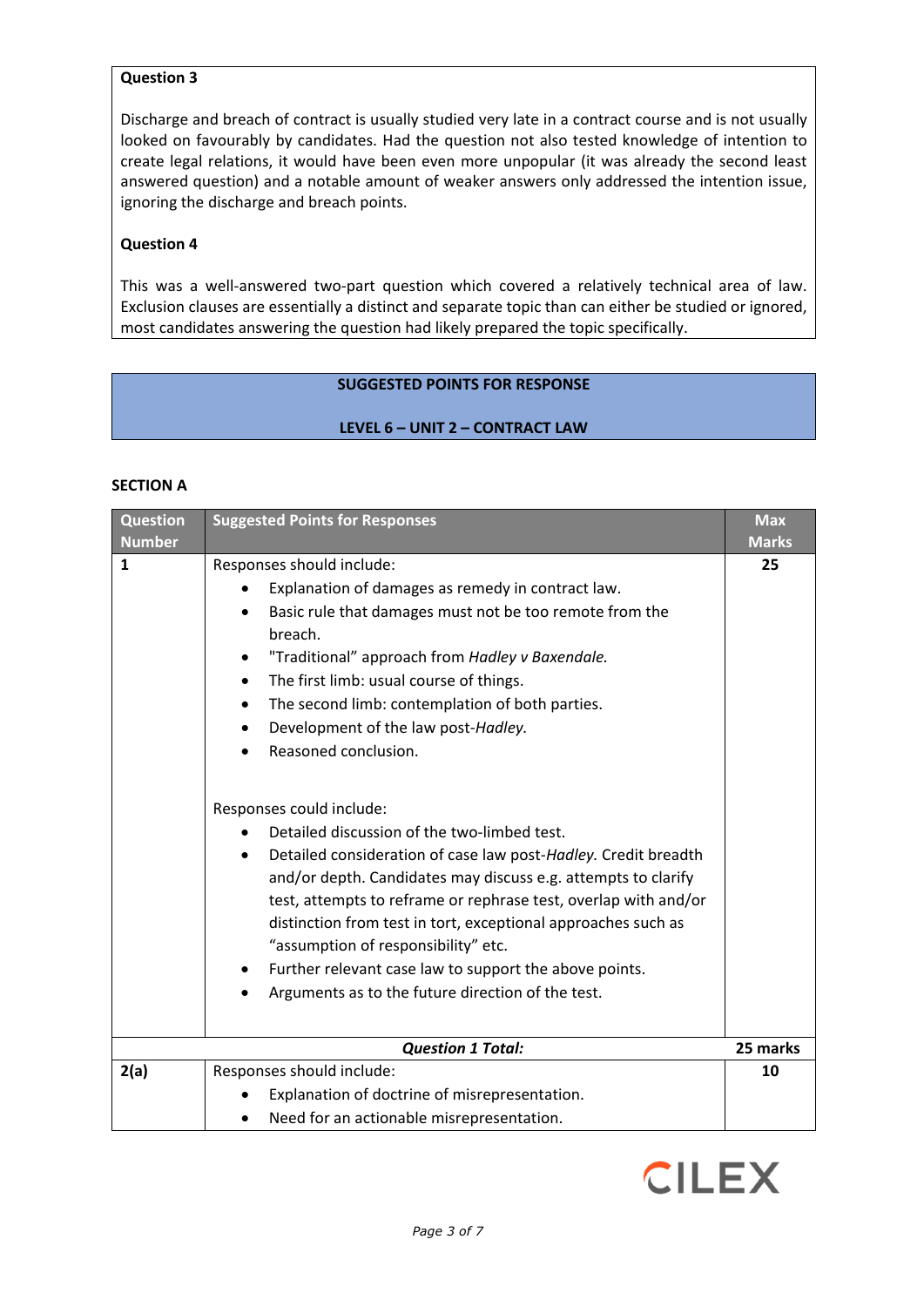|      | General rule requiring misrepresentation to induce the claimant<br>$\bullet$<br>to enter into the contract.<br>Specific issues relating to reliance, e.g. where C did not know of<br>representation, where C based judgment on other<br>sources/factors, where C aware misrepresentation was untrue<br>etc.<br>Reasoned conclusion.<br>Responses could include:<br>Further discussion of above principles.<br>Relevant case law explaining, evidencing and expanding on the         |          |
|------|-------------------------------------------------------------------------------------------------------------------------------------------------------------------------------------------------------------------------------------------------------------------------------------------------------------------------------------------------------------------------------------------------------------------------------------------------------------------------------------|----------|
|      | above principles.                                                                                                                                                                                                                                                                                                                                                                                                                                                                   |          |
| 2(b) | Responses should include:<br>Explanation of rescission as a remedy.<br>Basic rules as to how and when rescission will operate in a<br>misrepresentation claim.<br>Bars to rescission, including e.g. affirmation, delay, effect on<br>third party, restitutio in integrum not possible etc.<br>Relevant case law relating to above principles.<br>Reasoned conclusion                                                                                                               | 15       |
|      | Responses could include:                                                                                                                                                                                                                                                                                                                                                                                                                                                            |          |
|      | Equitable nature of doctrine<br>Effect of different "types" of misrepresentation on available                                                                                                                                                                                                                                                                                                                                                                                       |          |
|      | remedies.                                                                                                                                                                                                                                                                                                                                                                                                                                                                           |          |
|      | Overlap with law of tort and aim of the law in this area.                                                                                                                                                                                                                                                                                                                                                                                                                           |          |
|      | Consideration of the practical effectiveness of rescission as a<br>remedy in different situations.                                                                                                                                                                                                                                                                                                                                                                                  |          |
|      | <b>Question 2 Total:</b>                                                                                                                                                                                                                                                                                                                                                                                                                                                            | 25 marks |
| 3    | Responses should include:<br>Definition of contract and agreement.<br>Explanation of offer and acceptance approach to finding<br>agreement.<br>Explanation of basic rule requiring communication of offer.<br>Explanation of basic rule requiring communication of<br>acceptance.<br>Some consideration of how basic rule regarding communication<br>of acceptance may alter in different situations, e.g. postal rule,<br>instantaneous communication etc.<br>Reasoned conclusion. | 25       |
|      | Responses could include:<br>Theoretical approaches to consensus ad idem.                                                                                                                                                                                                                                                                                                                                                                                                            |          |
|      | The central position of agreement in contract law.<br>Judicial and academic arguments relating to certainty, flexibility<br>and justice.<br>Objective/subjective distinction.                                                                                                                                                                                                                                                                                                       |          |
|      |                                                                                                                                                                                                                                                                                                                                                                                                                                                                                     |          |

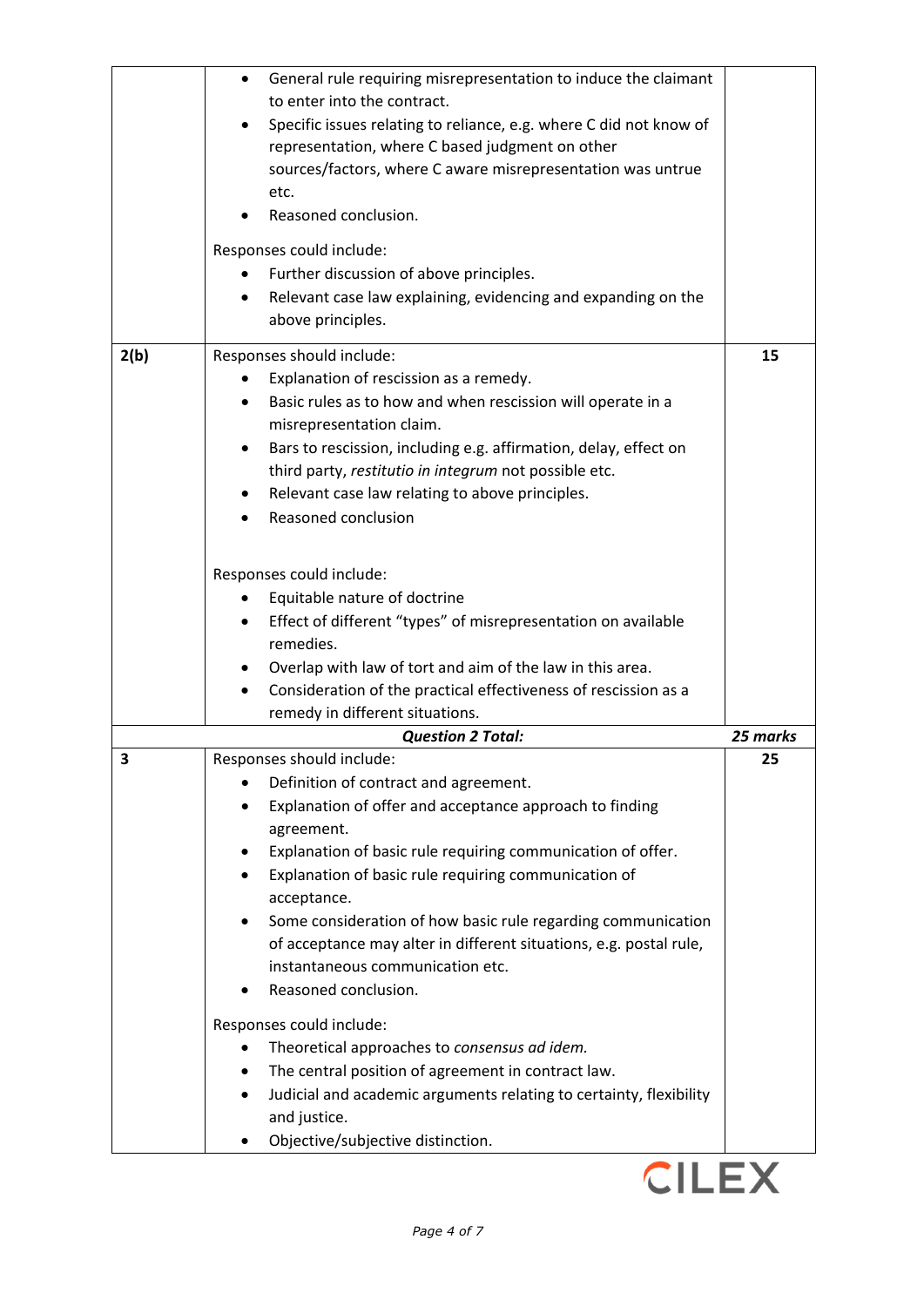|      | Unilateral contracts and communication.<br>$\bullet$                  |          |
|------|-----------------------------------------------------------------------|----------|
|      | Acceptance by performance.                                            |          |
|      | Offer and acceptance in digital contracts.                            |          |
|      | <b>Question 3 Total:</b>                                              | 25 marks |
| 4(a) | Responses should include:                                             | 10       |
|      | Explanation of doctrine of consideration.                             |          |
|      | Basic rules as to consideration and need for fresh consideration      |          |
|      | to support new/amended agreement.                                     |          |
|      | Rule that past consideration is not good consideration.               |          |
|      | Basic operation of <i>implied assumpsit</i> : at promisor's request,  |          |
|      | some remuneration intended, consideration is otherwise valid.         |          |
|      | Reasoned conclusion.<br>$\bullet$                                     |          |
|      | Responses could include:                                              |          |
|      | Detailed discussion of operation of <i>implied assumpsit</i> .        |          |
|      | Further relevant case law.<br>$\bullet$                               |          |
|      | Wider policy debates about the law in this area.<br>$\bullet$         |          |
| 4(b) | Responses should include:                                             | 15       |
|      | Need for fresh consideration to support new/amended                   |          |
|      | agreement.                                                            |          |
|      | Traditional rule that part payment is no satisfaction for the         |          |
|      | whole.                                                                |          |
|      | Exceptions to that rule e.g. "a horse, a hawk, a robe", payment       |          |
|      | by different method, payment earlier, payment by a third party        |          |
|      | etc.                                                                  |          |
|      | Emergence of doctrine of promissory estoppel, Central London<br>٠     |          |
|      | Property Trust v High Trees House.                                    |          |
|      | Basic requirements for estoppel to arise: clear promise, reliance,    |          |
|      | inequitable to resile.                                                |          |
|      | Status as "shield not a sword".<br>Reasoned conclusion.               |          |
|      |                                                                       |          |
|      | Responses could include:                                              |          |
|      | Historic development of estoppel prior to High Trees.<br>$\bullet$    |          |
|      | Further detail as to requirements for estoppel to arise.<br>$\bullet$ |          |
|      | Key areas of debate e.g. can estoppel be permanent, can it be a       |          |
|      | cause of action etc.                                                  |          |
|      | Potential application of doctrine of consideration as "practical<br>٠ |          |
|      | benefit" to part payment of debt. Courts' reluctance to endorse       |          |
|      | this.                                                                 |          |
|      | Further relevant case law.                                            |          |
|      | Wider policy debates about the law in this area.                      |          |
|      | <b>Question 4 Total:</b>                                              | 25 marks |

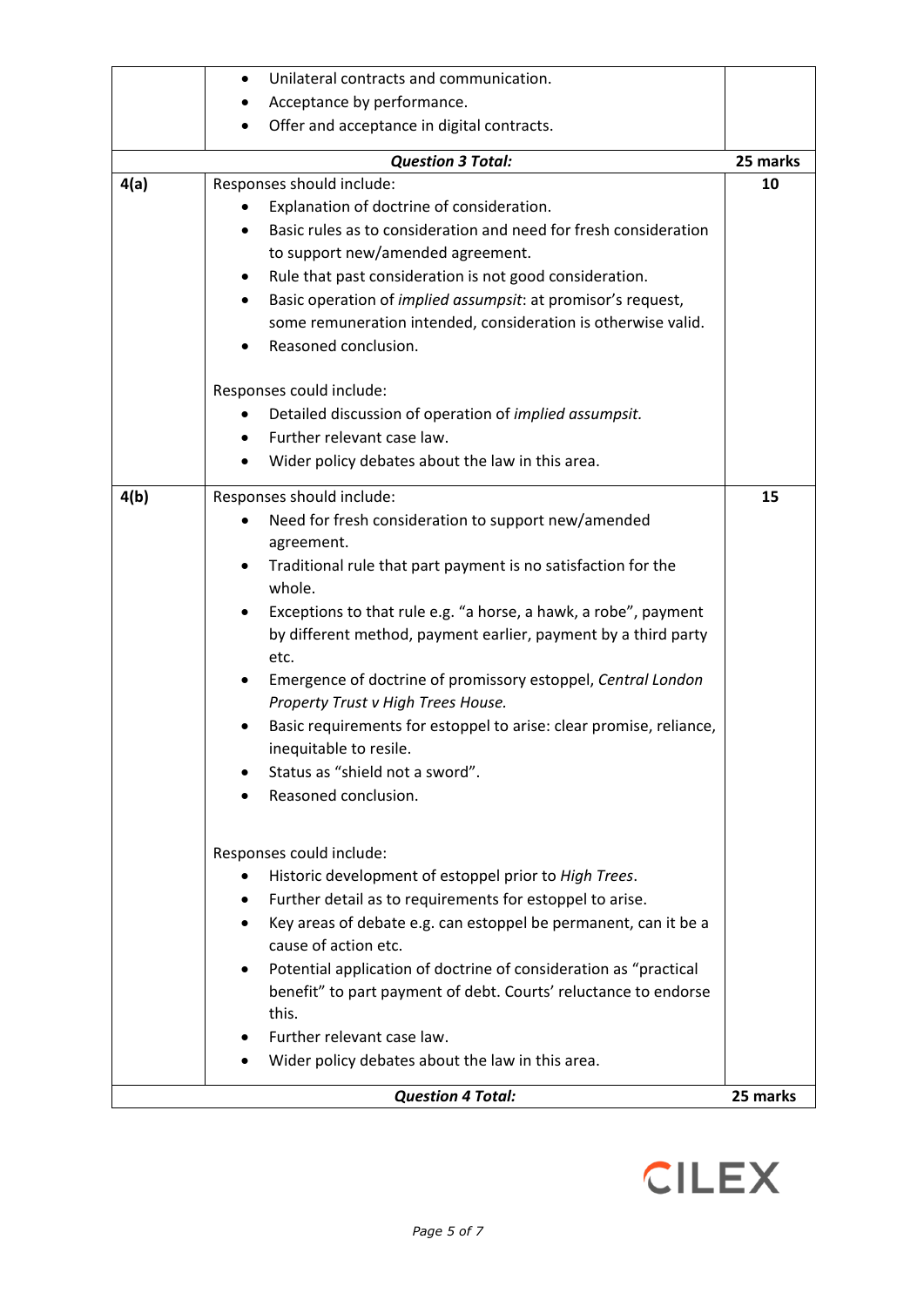# **SECTION B**

| <b>Question</b><br><b>Number</b> | <b>Suggested Points for Responses</b>                                                                   | <b>Marks</b><br>(Max) |  |
|----------------------------------|---------------------------------------------------------------------------------------------------------|-----------------------|--|
| 1                                | Responses should include:                                                                               | 25                    |  |
|                                  | Identification of general rule of privity and its effect to prevent                                     |                       |  |
|                                  | third parties enforcing contracts or having contracts enforced                                          |                       |  |
|                                  | against them.                                                                                           |                       |  |
|                                  | Exception to general rule where third party can bring claim in                                          |                       |  |
|                                  | the name of the estate of deceased party to the contract.                                               |                       |  |
|                                  | Exception to general rule where party can claim for distress and                                        |                       |  |
|                                  | loss of enjoyment of third parties where contract is one for                                            |                       |  |
|                                  | leisure.                                                                                                |                       |  |
|                                  | Main provisions of Contracts (Rights of Third Parties) Act 1999,                                        |                       |  |
|                                  | especially section 1.                                                                                   |                       |  |
|                                  | Application of above rules to facts.                                                                    |                       |  |
|                                  | Responses could include:                                                                                |                       |  |
|                                  | Detailed explanation of concepts outlined above.                                                        |                       |  |
|                                  | Relevant case law illustrating principles outlined above.                                               |                       |  |
|                                  |                                                                                                         |                       |  |
|                                  | <b>Question 1 Total:</b>                                                                                | 25 marks              |  |
| 2(a)                             | Responses should include:                                                                               | 13                    |  |
|                                  | Discussion of distinction between terms and representations.                                            |                       |  |
|                                  | Legal effect of such distinction.<br>٠<br>Relevant tests used for distinguishing between terms and<br>٠ |                       |  |
|                                  | representations, e.g. timing of statement, importance of                                                |                       |  |
|                                  | statement, whether reduced to writing, special knowledge,                                               |                       |  |
|                                  | verification etc.                                                                                       |                       |  |
|                                  | Application of above rules to facts.                                                                    |                       |  |
|                                  |                                                                                                         |                       |  |
|                                  | Responses could include:                                                                                |                       |  |
|                                  | Detailed explanation of concepts outlined above.                                                        |                       |  |
|                                  | Intention of the parties as the guiding principle in distinguishing                                     |                       |  |
|                                  | terms and representations.                                                                              |                       |  |
| 2(b)                             | Relevant case law illustrating principles outlined above.<br>Responses should include:                  | 12                    |  |
|                                  | Identification of relevant statute as Consumer Rights Act 2015.                                         |                       |  |
|                                  | S9 CRA implied term as to quality.                                                                      |                       |  |
|                                  | S10 CRA implied term as to fit for particular purpose.                                                  |                       |  |
|                                  | S52 CRA implied term as to reasonable time to perform services.                                         |                       |  |
|                                  | Application of above rules to facts.                                                                    |                       |  |
|                                  |                                                                                                         |                       |  |
|                                  | Responses could include:                                                                                |                       |  |
|                                  | Detailed explanation of concepts outlined above.<br>٠                                                   |                       |  |
|                                  | Ss19-24 CRA remedies for breach of implied terms.                                                       |                       |  |
|                                  | Relevant case law illustrating principles outlined above.                                               |                       |  |
|                                  | <b>Question 2 Total:</b>                                                                                | 25 marks              |  |
| <b>CILEX</b>                     |                                                                                                         |                       |  |